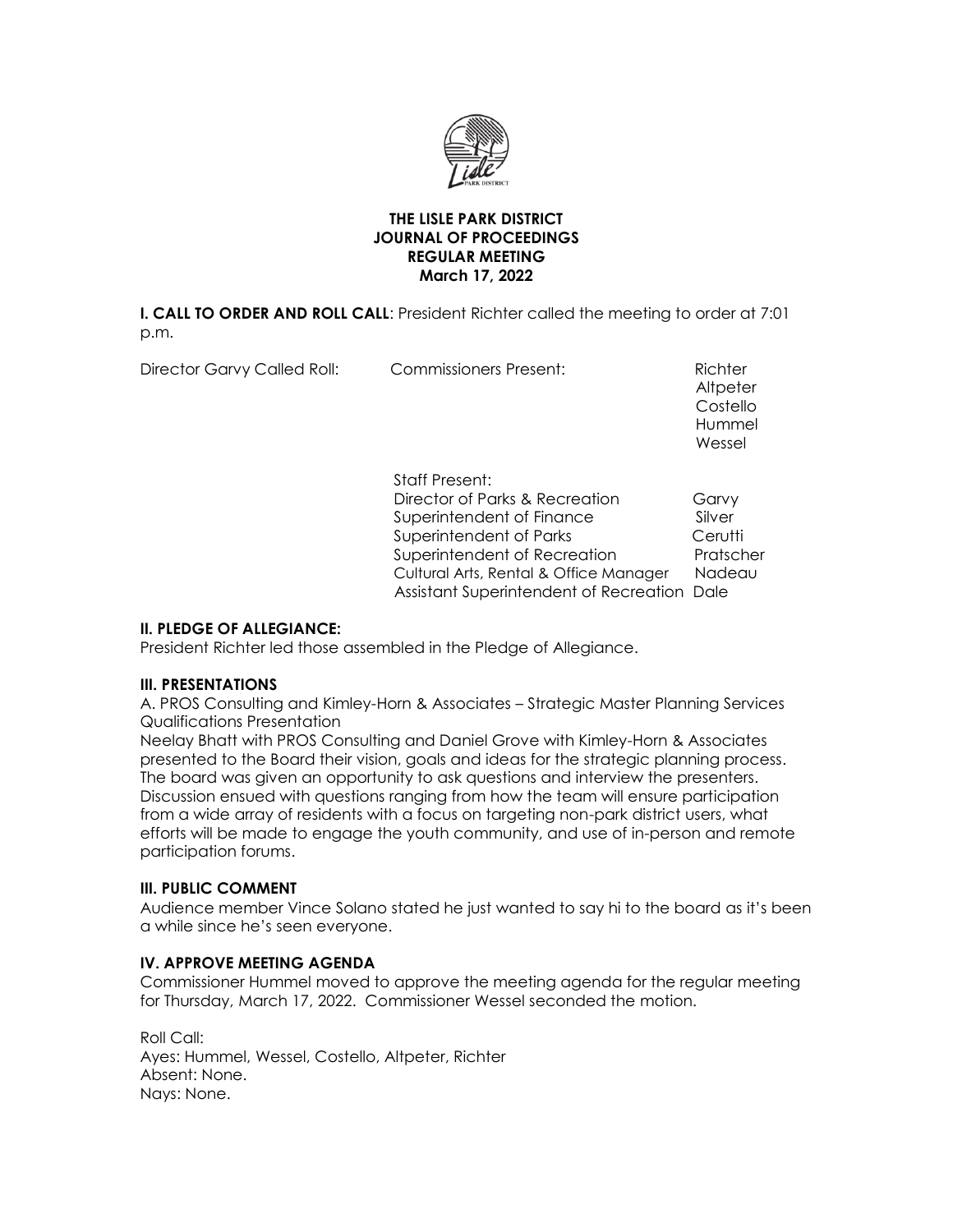Motion passed unanimously by roll call vote.

# **V. CONSENT AGENDA ITEMS**

Commissioner Altpeter moved to approve consent agenda items A, B, C, D, E, F & G.

A. Approve Minutes of Regular Meeting of February 17, 2022.

B. Approve March Voucher List in the amount of \$123,292.86.

C. Authorize the purchase of poured in place rubber surfacing for Arbor View Park from Pro-Techs Surfacing, LLC in the amount of \$160,218.00.

D. Authorize the purchase of outdoor fitness equipment from Parkreation, Inc. in the amount of \$27,554.23.

E. Authorize the purchase of a Thor Guard Lightning Prediction and Warning System for Community Park and River Bend Golf Club in the amount of \$33,970.00.

F. Award the 2022 Abbeywood South Park pathway replacement project to Murphy Construction Services, LLC in an amount to not exceed \$95,970.00.

G. Temporary lifting of park district policy prohibiting the possession and consumption of alcoholic liquor for the 2022 Summer Entertainment Series in Community Park.

Commissioner Wessel seconded the motion.

Commissioner Hummel asked how long Thor Guard has been in business. Director Garvy reported he thought at least 30 years as the District purchased the original system in the 1990's.

Commissioner Hummel asked if the county ever waives permit fees. Director Garvy stated the District never asked, but he is happy to address it with his Directors group to see if anyone else has done it or if there is an interest in approaching the county as a group.

Commissioner Costello stated the Com Ed bill is significant and asked if the District ever considered solar power. Superintendent Silver stated they have looked into it a couple times in the past but it has not proven to be advantageous for the District. He explained often they have realized the return on investment exceeds the life of the equipment itself, making it an unwise investment at this time. Director Garvy stated he can ask to include consideration towards alternative energy options into the Master Plan if that's something the board wants to see.

Roll Call: Ayes: Altpeter, Wessel, Hummel, Costello, Richter Absent: None. Nays: None.

There was no further discussion and motion passed unanimously by roll call vote.

#### **VI. COMMUNICATIONS**

None.

# **VII. UNFINISHED BUSINESS**

A. Strategic Master Planning Services - discussion Director Garvy asked the board what they would like the District's next steps to be. The consensus of the board is to have Director Garvy and Superintendent Silver negotiate a fee and then bring a staff recommendation to the next board meeting.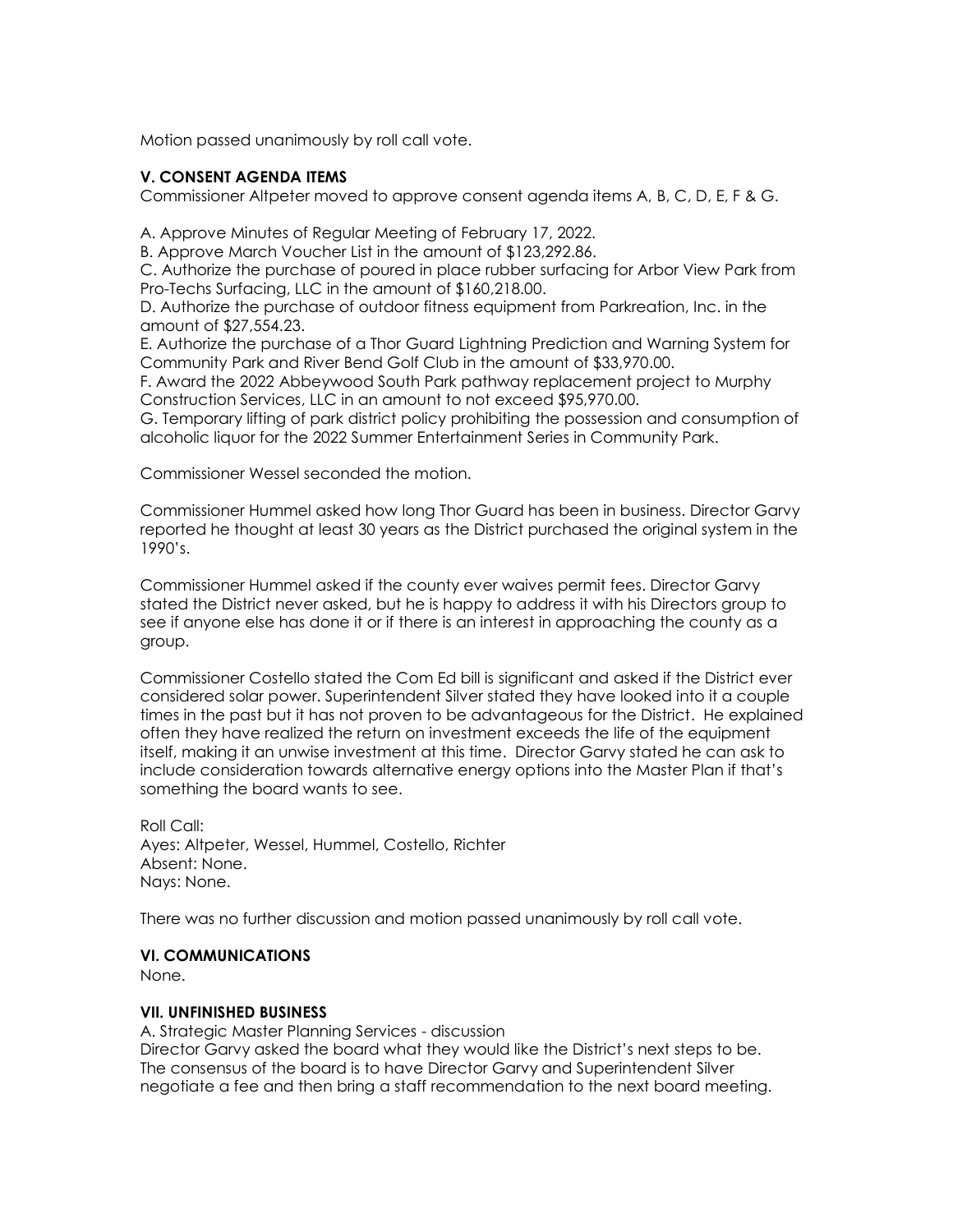### **VIII. NEW BUSINESS**

None.

#### **IX.STAFF REPORTS**

President Richter said he enjoyed the Google Museum story from the Museums at Lisle Station Park. Commissioner Altpeter added that all the Museum's posts on Facebook have been very engaging and informative. She said Museum Manager Heiderman is so interested in learning Lisle's history and promoting it.

### **X.PARTNERS FOR PARKS REPORT**

The Partners for Parks Report is included in the Board Packet.

#### **XI.SEASPAR REPORT**

The SEASPAR report is included in the Board Packet.

### **XII. OFFICER REPORTS**

#### **A. President Richter**

President Richter thanked everyone for their support of the Discovery Fitness Trail. Audience member Vince Solano interrupted President Richter to state none of this would be possible without former park board president Don Cook who was in the audience.

#### **B. Treasurer, Commissioner Wessel**

#### **i. Financial Reports ending February 28, 2022**

Superintendent Silver reported the investments are all collateralized or insured. He reported the Recreation Fund has higher expenses this year with more staff, the new registration software conversion and preschool programing and the expenses and income are in line. He reported River Bend Golf Course opened March 16th.

Director Garvy added that Wheatstack is expected to break \$1.4 million of revenue and stated the agreement calls for the District to receive 5% of revenue in excess of \$1.1M, so the District should expect to receive an additional payment of about \$15,000. He reported Mr. Shamberg has reported the events such as weddings, funeral luncheons, and showers carry the restaurant as walk in business continues to struggle. He reported the new electronic sign is in and operational.

#### **C. Commissioners' Reports**.

Several members wished Superintendent Pratscher good luck with the new software conversion.

Commissioner Hummel stated that he wanted to address a public comment made at the last board meeting regarding the Village of Lisle using Community Park for fireworks. He said he knows the comment was made tongue in cheek, but if the park district were to not allow the village use of Community Park for fireworks, the only people who lose out is the community and the Lisle Partners for Parks Foundation. He said he is not pointing the finger at any one individual or group, but the rhetoric needs to be toned down for such a small town.

Audience member Vince Solano interrupted Commissioner Hummel and asked what that has to do with anything. Commissioner Altpeter asked Mr. Solano to stop talking and leave the room. Mr. Solano refused to leave and continued addressing Commissioner Hummel. Commissioner Altpeter got up and left the room at 8:30 p.m. and again asked Mr. Solano to leave. President Richter asked Mr. Solano to stop speaking. Commissioner Hummel then continued and said he knows some of this goes back to the school district referendum and the village trying to withhold Park District